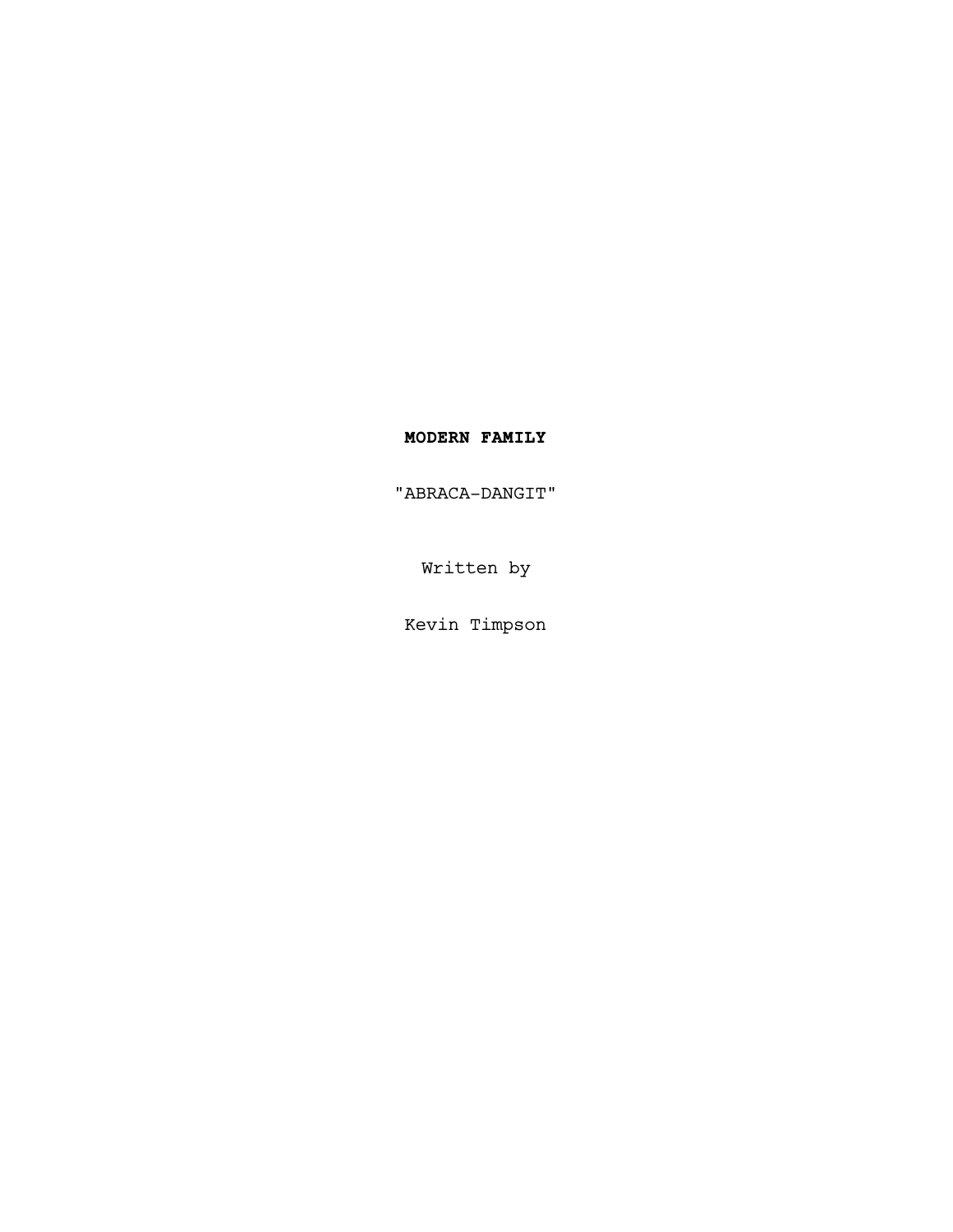# ACT ONE

FADE IN:

INT. JAY AND GLORIA'S HOUSE - LIVING ROOM - EVENING

PHTT.

On the couch sits JAY, GLORIA, MITCHELL, CAMERON, CLAIRE, LUKE, ALEX, MANNY, LILY, HALEY, and JOE.

PHIL stands before everyone dressed like a Vegas magician. He holds a straight, black cane.

Welcome one and all, to the amazing- - JAY Is this going to take long? PHIL (to Jay) Someone's a little eager. Just let the magic unfold as it will. (then to everyone) The amaz-- JAY 'Cause there's a game on, you know. PHIL (to Jay) It'll be quick. (to everyone) The amaz-JAY Let's go, already! PHIL Okay, okay. This is called, "The Messenger." Phil executes some flourishes and spins the cane. Everyone except Jay looks impressed. After more flourishes, Phil turns the cane into a handkerchief and then a real pigeon. He bows. Jay looks like he's trying to work out what happened. Everyone applauds genuinely.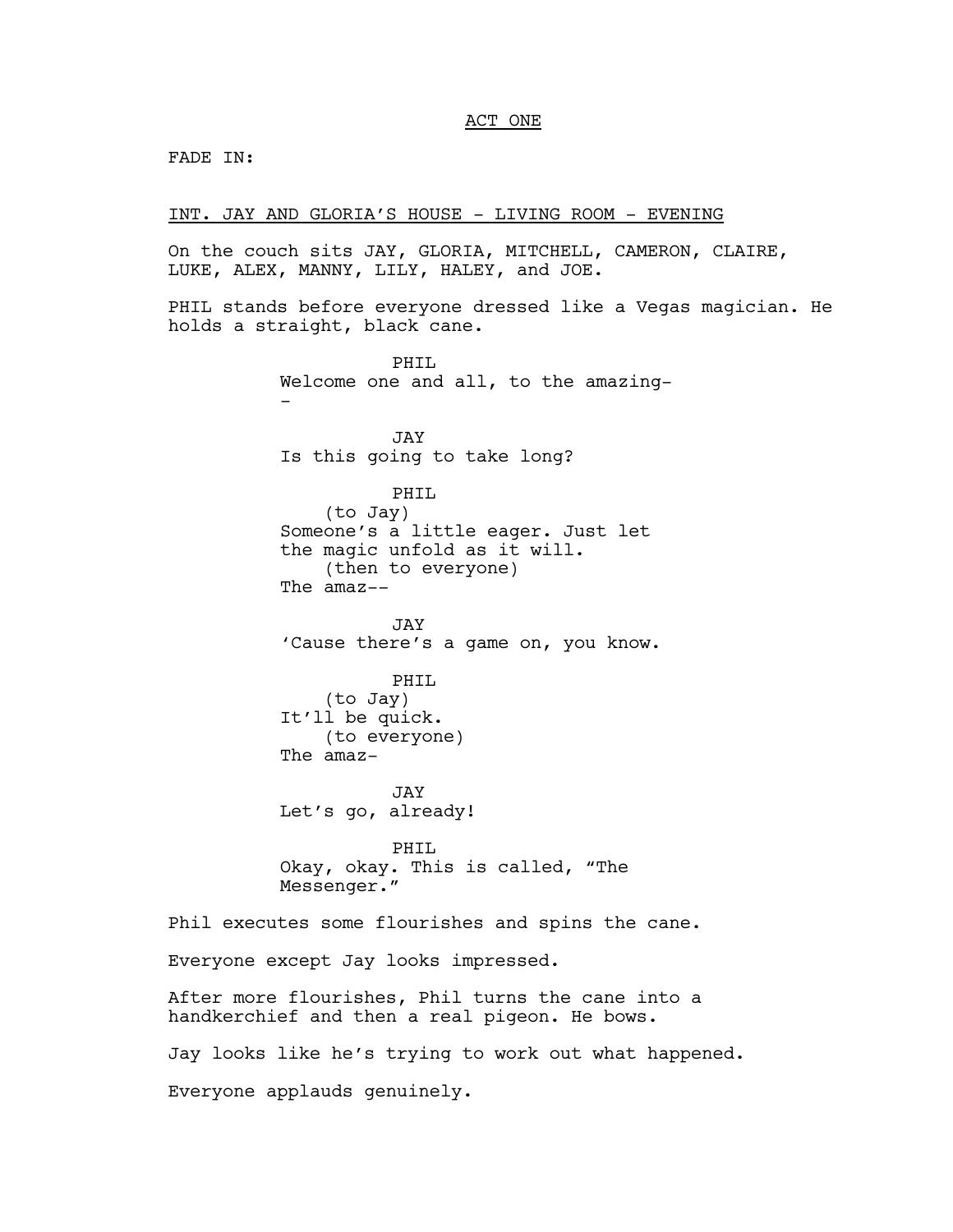Phil looks like the wind has been taken from his sails.

# JAY'S INTERVIEW

JAY How the hell did he do that?

# INT. JAY AND GLORIA'S HOUSE - KITCHEN - MORNING

A dozen open jars of sauce are spread out on the counter. Gloria, in a filthy apron, works furiously on a second batch.

Jay enters the kitchen and gets some juice from the fridge.

JAY Hey, so how do you think he did it?

GLORIA (she doesn't look up) Hm?

JAY Phil. How do you think he did the trick?

**GLORIA** I don't know. Maybe you should ask him.

Jay scoffs then notices the sauce.

JAY What are you doing to my kitchen?

GLORIA One of my cousins needs Diablo Sauce. I'm making a new recipe. It's twice as hot. Try.

She holds up a spoon that drips with sauce.

Jay pushes it away.

Manny enters the room and sits on a bar stool by the sauce.

JAY Manny, how do you think Phil did that trick?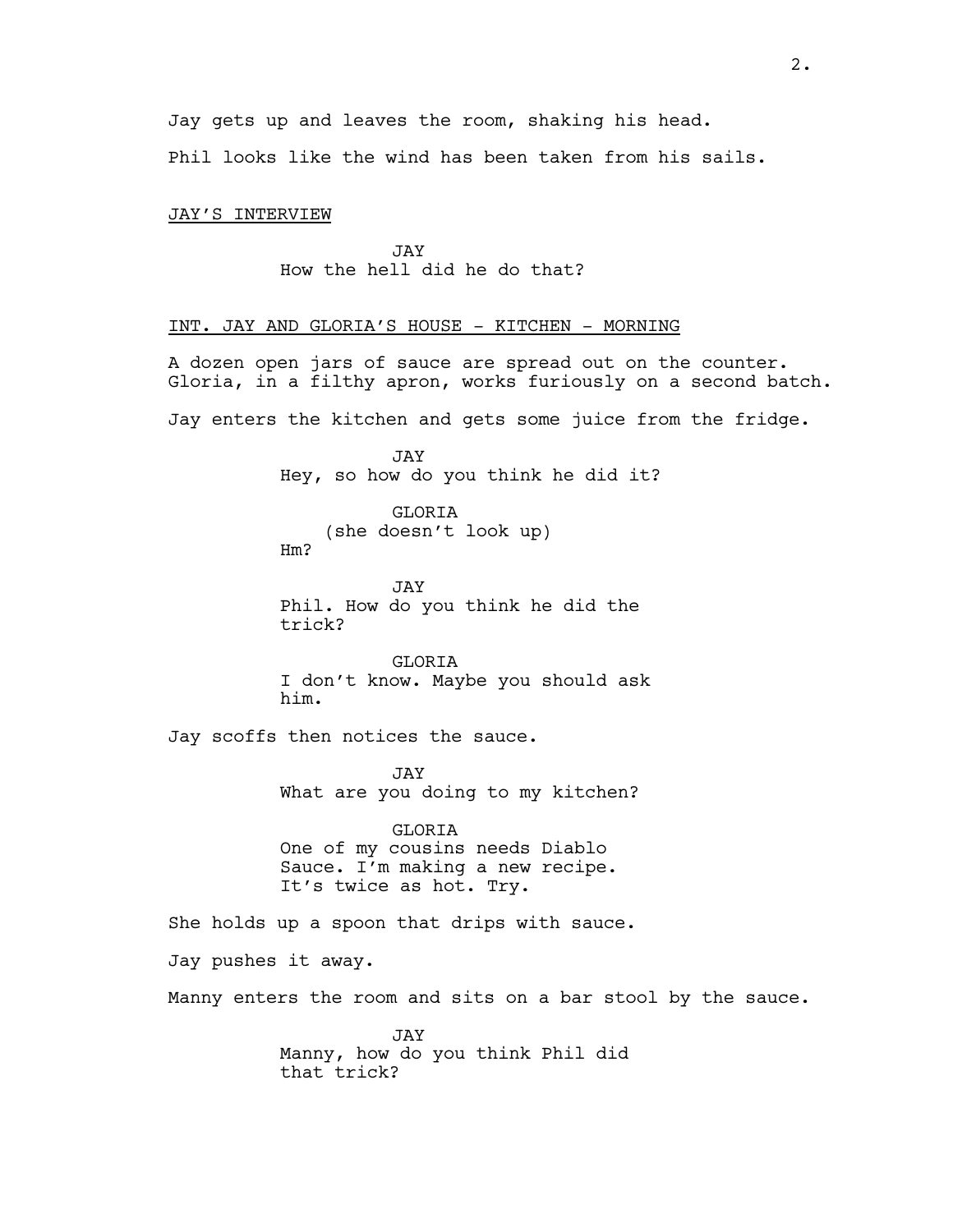MANNY For the ninth time, I don't know. Just go ask him.

JAY Bah, I can't give him the satisfaction. I'll never hear the end of it.

Jay puts the juice on the counter.

JAY (CONT'D) I need to run some errands.

He leaves the house.

Joe slips into the kitchen unnoticed. He climbs onto a bar stool while Gloria stirs sauce and Manny reads the newspaper.

Joe dips his finger into an open jar and tastes it.

Gloria notices and screams.

GLORIA Oh nooooo!

MANNY What? (he notices Joe) Oh no! I'll get milk.

Manny runs to the fridge.

Gloria tries to wipe Joe's tongue with a paper towel but Joe seems fine.

Manny slams a full glass of milk on the counter.

GLORIA Drink, baby, drink!

# MANNY Drink it, kid!

Joe shrugs, and walks away, un-phased by the sauce.

Manny dips a finger in the sauce and tries it.

His eyes go wide before he grabs the glass of milk and chugs.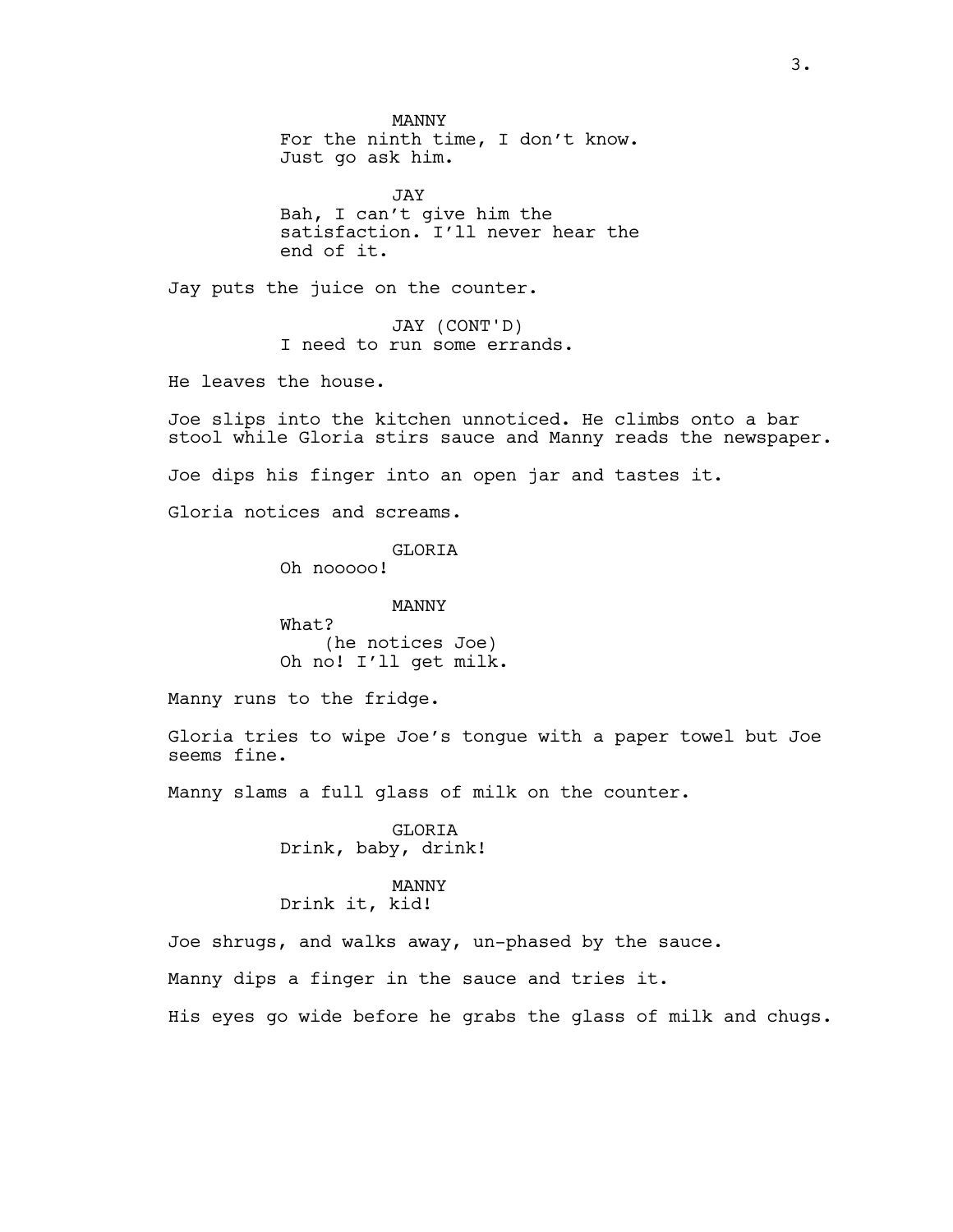GLORIA

I dropped some of the sauce on my big toe last night and it burned straight through my toenail. Joe seems okay, though.

After a beat...

GLORIA (CONT'D) What's wrong with my sauce!?

### MANNY INTERVIEW

MANNY Why would she keep that out where just anybody could find it!?

INT. MITCHELL AND CAMERON'S DUPLEX - KITCHEN - LATER THAT MORNING

Mitchell sits at the kitchen table with toast a newspaper.

Jay enters the kitchen.

MITCHELL Oh, hi dad. I didn't hear you come in. Why are you here?

JAY A father can't come see his son without a reason?

Mitchell looks taken aback.

MITCHELL No, of course you can. How are things?

JAY Fine, fine. You?

MITCHELL Actually, Claire's been stressed lately with work, so Cam and I are planning a little surpri--

JAY How do you think Phil did his trick?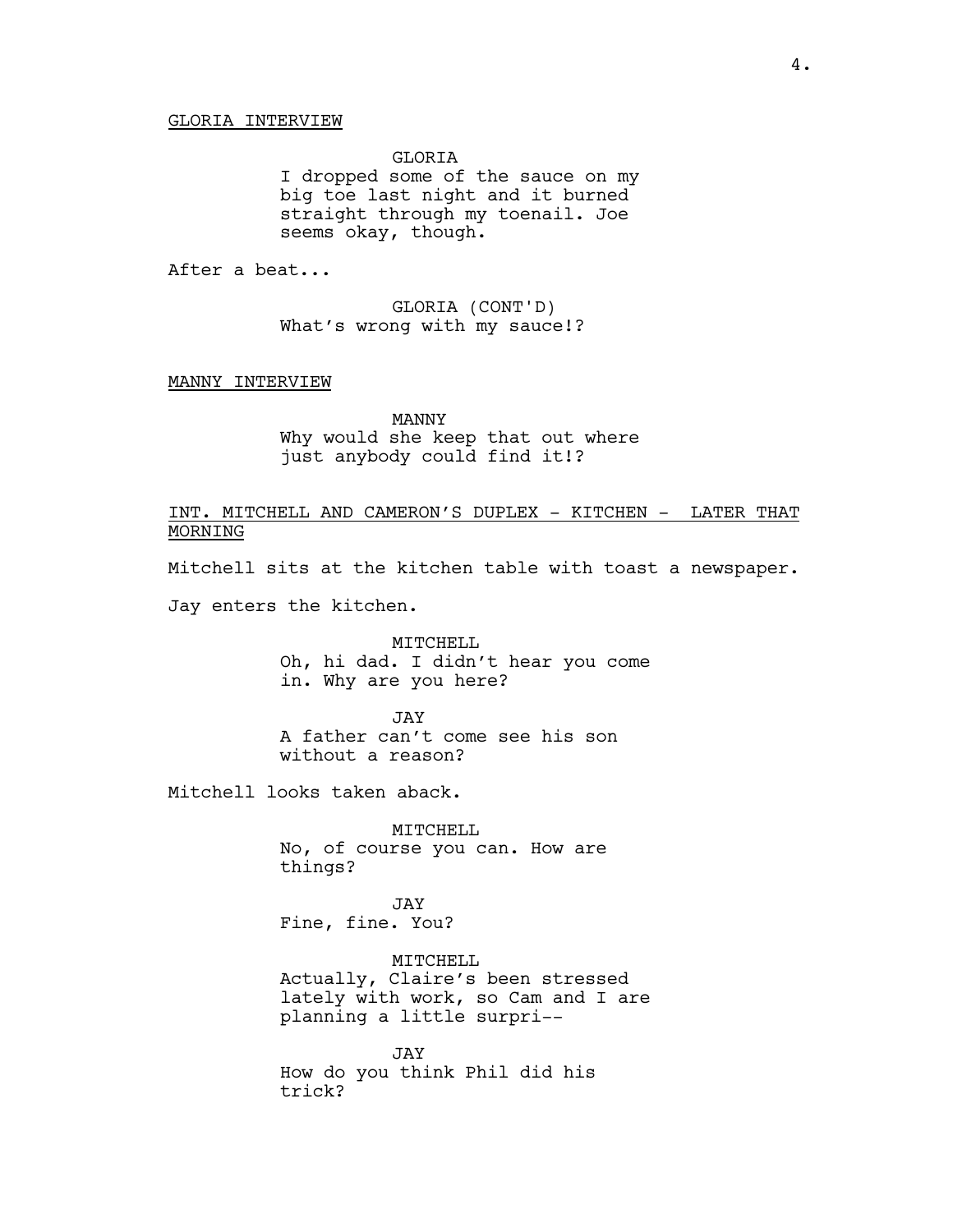MITCHELL Uh...I don't know dad. You could ask him.

Jay gets frustrated.

JAY You're all the same!

He storms out.

MITCHELL INTERVIEW

MITCHELL What was that about?

# INT. CLAIRE'S OFFICE AT PRITCHETT'S CLOSETS & BLINDS - THE SAME MORNING

Claire moves around frantically, shuffling through piles of paper on her desk.

Cameron comes into her office.

CAMERON

Knock, knock.

Claire spares a quick glance.

CLAIRE What can I do for you, Cam?

CAMERON I'm here for our lunch date.

CLAIRE Look, I really don't have time today. Maybe next month?

CAMERON Oh, but I already have reservations at--

CLAIRE Busy, Cam. Very, very busy. Shut the door on your way out.

Cameron looks hurt.

CLAIRE (CONT'D) (with out looking at Cameron) Piss or get off the pot.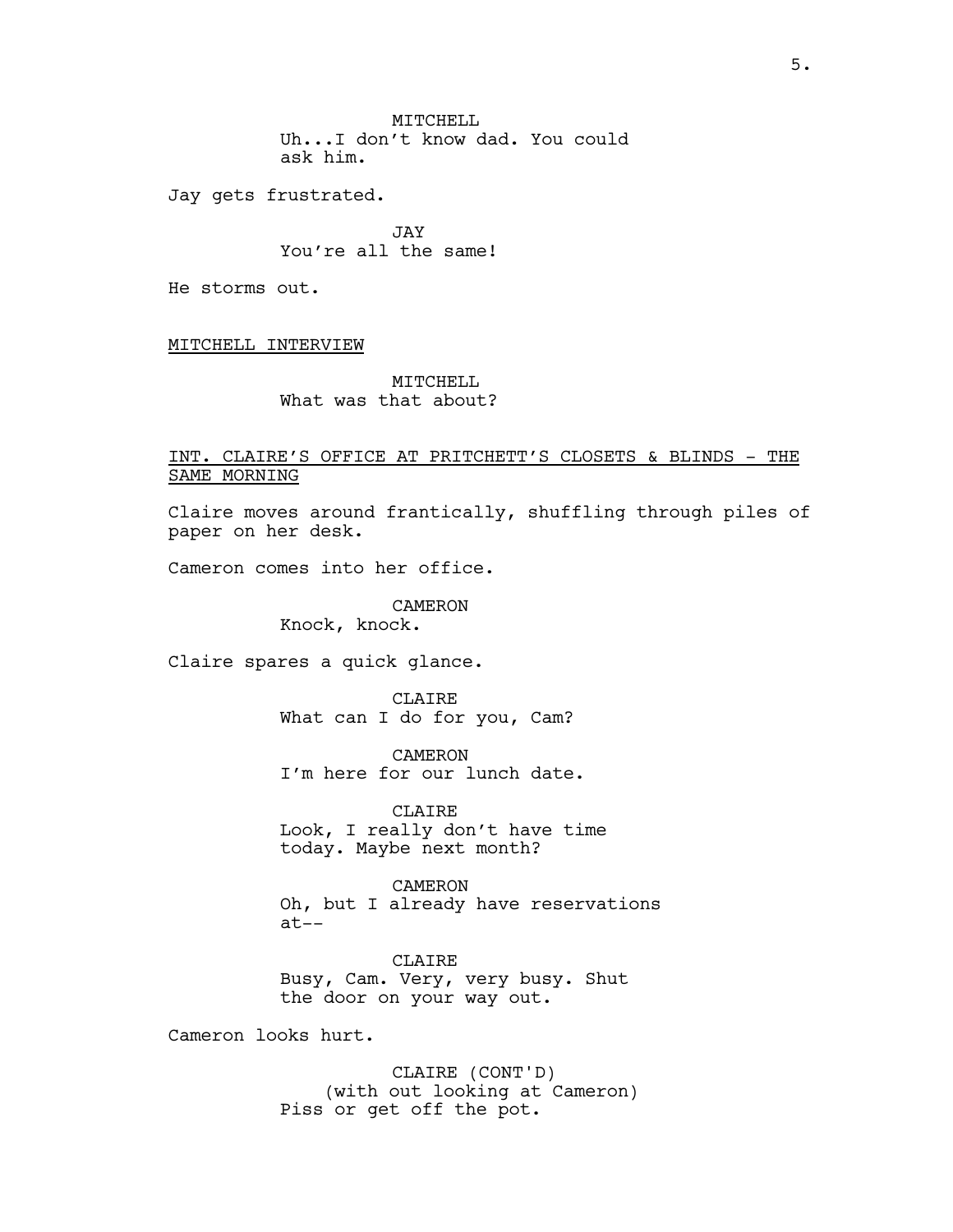Cameron looks shocked, but leaves quickly.

### INT. DUNPHY HOUSE - GARAGE - NOON

Phil rifles through some boxes labeled: Illusions.

Jay's car pulls into the driveway.

# INT. JAY'S CAR - CONTINUOUS

Jay watches Phil as Phil exits the garage and waves. After a beat, Jay sighs, turns off the car, and gets out.

### EXT. DUNPHY HOUSE - DRIVEWAY - CONTINUOUS

Phil looks thrilled to see Jay.

PHIL Hey there, Jay. To what do I owe this pleasure?

Jay hesitates and avoids eye contact.

JAY I'm, uh, here to pick something up.

PHTT. What can I do you for? Sugar? Bread? Neighborly advice?

JAY How'd you do it?

PHIL

Do what?

JAY The trick, damn it. How did you do the thing with the cane?

Phil looks triumphantly at the camera then back at Jay.

PHIL Look, I'd love to tell you, but the Magician's Code forbids the divulging of trade secrets. Even to family.

Phil puts his hand on Jay's shoulder sympathetically. Jay shoves Phil's hand off his shoulder.